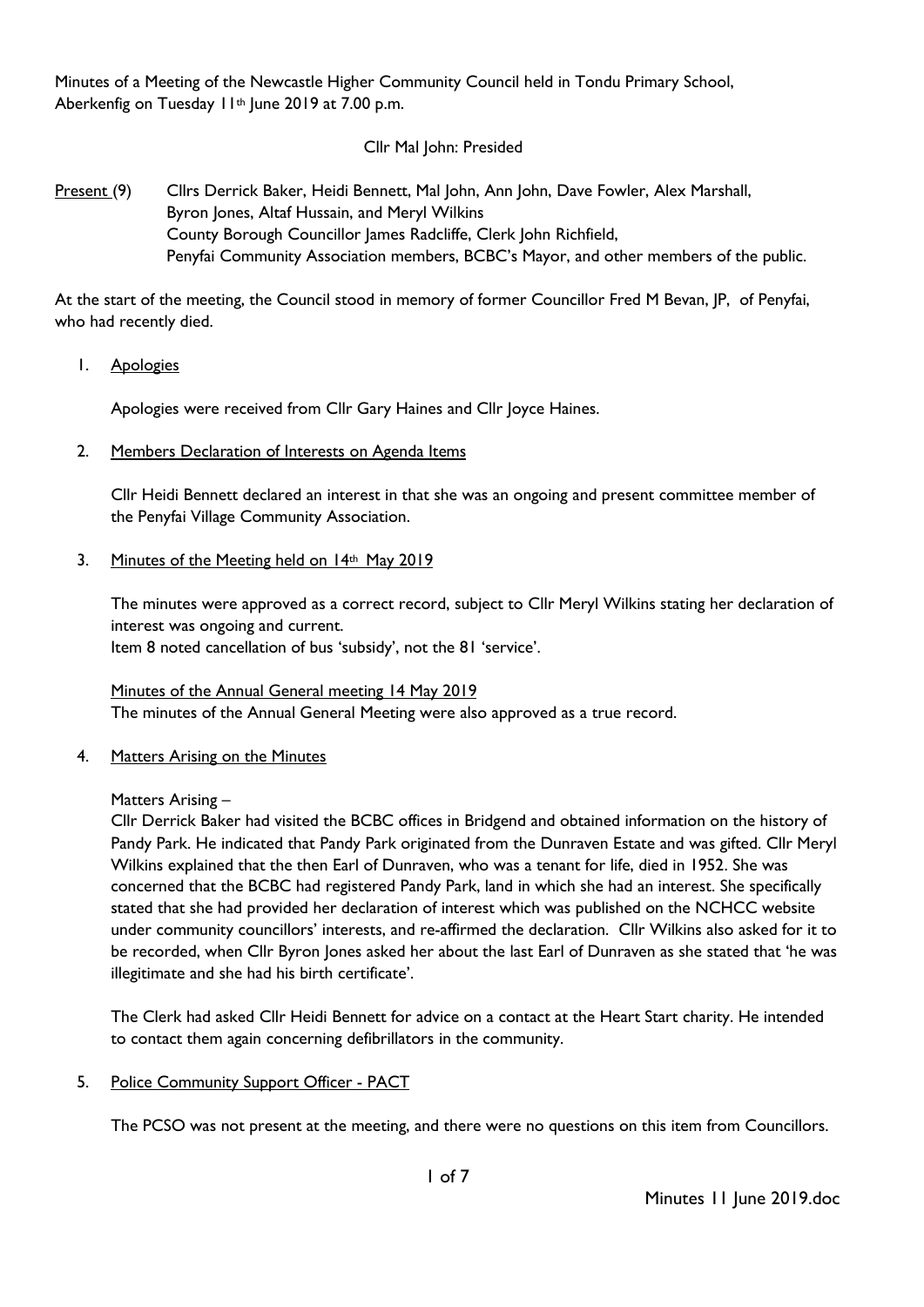# 6. Community Associations

# (a) Tondu and Aberkenfig

Representatives from the Tondu & Aberkenfig Community Association were not present at the meeting, and had sent a report to the Chair. The report referred to a request from Morgan Credit Energy Wales to use refuse derived fuel that would otherwise go to landfill to generate electricity. The Community Association was concerned about the potential for further increases in traffic on the A 4063, and other environmental impact.

# (b) Penyfai Village

The Council welcomed a member of the Association, Marged Grifiths, to the meeting.

The Community Association had arranged to run a community event on Tuesday 16 July 2019 in Penyfai School between 6.30 and 8.30. The Open Spaces Society had been invited, together with a local historian, and local people with relevant knowledge would be encouraged to attend. The purpose of the event was to enable local people to provide information to evidence a potential case for registration of the pheasant field as a village green. NHCC was invited, together with any members of the public who were encouraged to bring photos and maps.

Cllr Alex Marshall had copies of the evidence form and explanatory material and would interview local people in detail to gain the information required. Cllr Heidi Bennett reminded all members that the evidence of use of the land had to be 'as of right'.

It was essential to submit the form before the LDP Draft came out. The two County Borough Councillors would obtain this date as soon as possible.

The Clerk was asked to contact Mr G Powys Jones, the consultant who had advised the Community Council on the requirements for the registration to enquire if he was able to attend the Council's next meeting to prepare for the following meeting, and to attend the event itself on 16 July. He would then be asked to put together a case and submit it. It was noted that there would be a cost and the Council agreed to pay it. It was also agreed to pay the reasonable cost of the school room hire on 16 July.

7. Election of a Deputy Chair

The Annual General meeting had postponed election of a Deputy Chair of the Council.

Cllr Ann John proposed and Cllr Dave Fowler seconded Cllr Altaf Hussain to be elected Deputy Chair for 2019-2020. Cllr Hussain was elected.

# 8. County Borough Councillors

(a) County Borough Councillor for Penyfai Cllr Altaf Hussain reported on the following matters:

Welcome

Cllr Hussain welcomed Stuart Baldwin, the current Mayor of Bridgend County, the elected Ward member for Morfa ward on Bridgend County Borough Council who was attending the meeting as a visitor.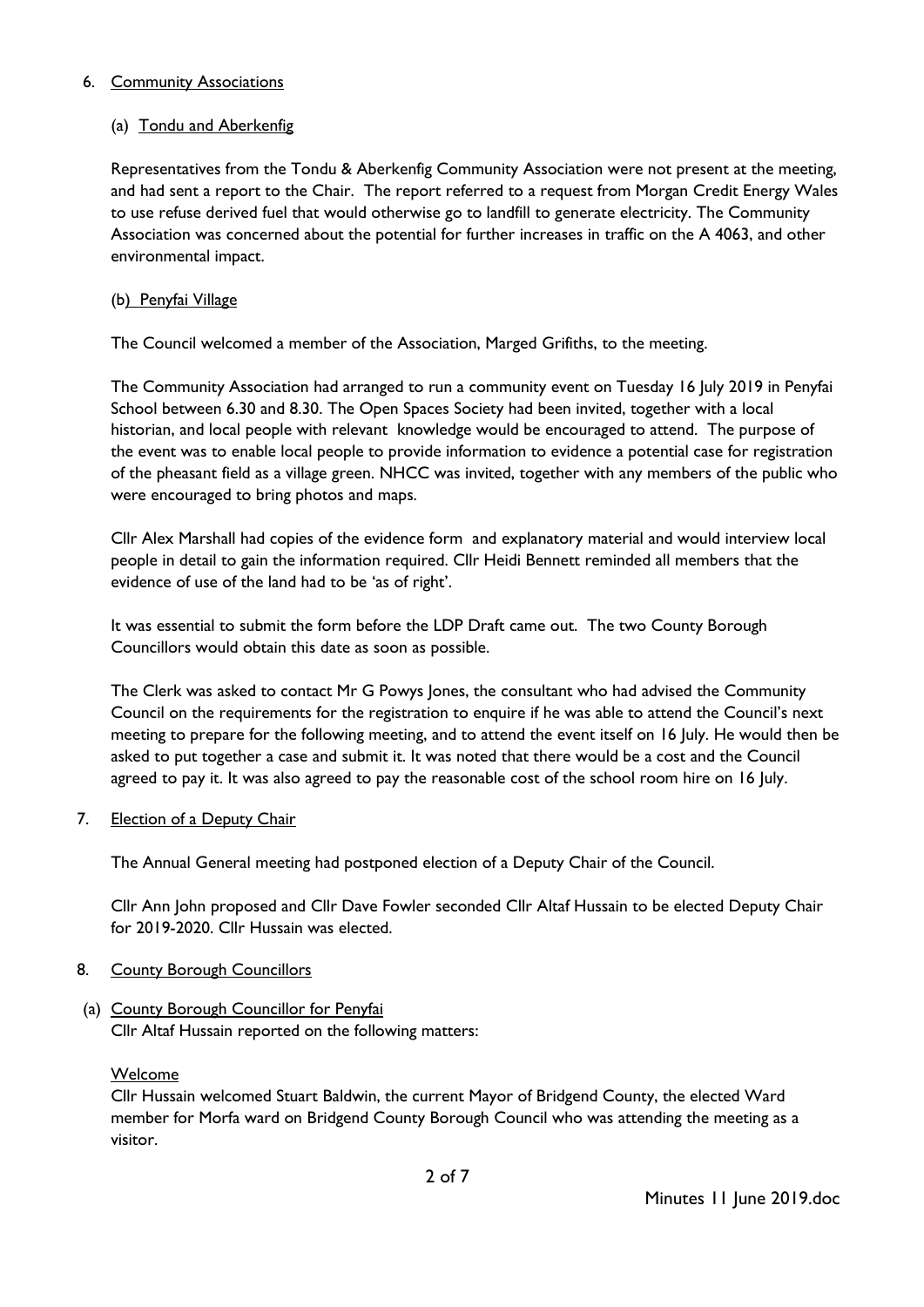# Fly tipping front of Plas Ty Mawr Road

This incident occurred on 24 May and the bags were removed within 2 hours. A similar event had previously occurred last Christmas. It was believed that the matter was now resolved.

#### Chairing Skills training evening

Cllrs Altaf Hussain and David Fowler had attended a useful chairing skills training session arranged by One Voice Wales.

#### Reduction of subsidy for supported bus services

Concerning the reduction of subsidy of supported buses a 'call- in' request was made in relation to the cabinet decision made on 21 May. Cllr Altaf Hussain attended and addressed the scrutiny committee, one of two speakers from Penyfai. The cabinet decision was upheld.

#### Overgrown hedge and litter

This issue was present in Angelton Road – it had been with the BCBC to tidy it all up.

# Fly tipping Court Colman Lane –

A matter of fly tipping had been raised by Cllr Heidi Bennett and a member of the public. Photographic evidence was presented but no one witnessed anyone depositing the waste. BCBC had arranged to remove the waste. The PCSO had reported the matter to 101 to create an incident that would be recorded.

# Temporary Closure of Footpath 29 Hillside, Penyfai

Notice had been given of the temporary closure of FP 29 in exercise of BBC powers. It was stated by BCBC that the order was necessary to enable the residential development of 20 dwellings including 3 affordable dwellings plus access car parking, open space, landscaping, drainage and associated work. It was also stated that it was for public safety so it was not possible to object. Cllr Altaf Hussain was very concerned about this as he felt the developers did not appear to progress this, as they were commencing the development before resolving the footpath safely.

Cllr Hussain had received an email from Mathew Palmer, Rights of Way and Access Land Officer, in which he stated that the developer was unable to provide a suitable alternative route through the site due to the site constraints. Mr Palmer also stated that the BCBC did not have to ensure that an alternative route was provided. There are no plans for any high sided walls to run adjacent to the footpath were this applicant is involved. It was felt that rights of way needed to clarify why this could not be opened or an alternative found, and this was very disappointing.

Cllr Hussain reported that Matthew Palmer of BCBC had remarked that there might be plans for curtailment of footpaths. Although the NHCC was a statutory consultee on such matters, the Clerk would write and enquire about this, specifically about whether there was a proposal to curtail FP 29. The Community Council also noted that residents were concerned at the safety implications of having to walk on the main road due to the absence of the footpath. It was noted that any proposed stopping order would require consultation.

Cllr Hussain was thanked for his report.

# (b) County Borough Councillor for Aberkenfig

Cllr James Radcliffe reported on the following matters: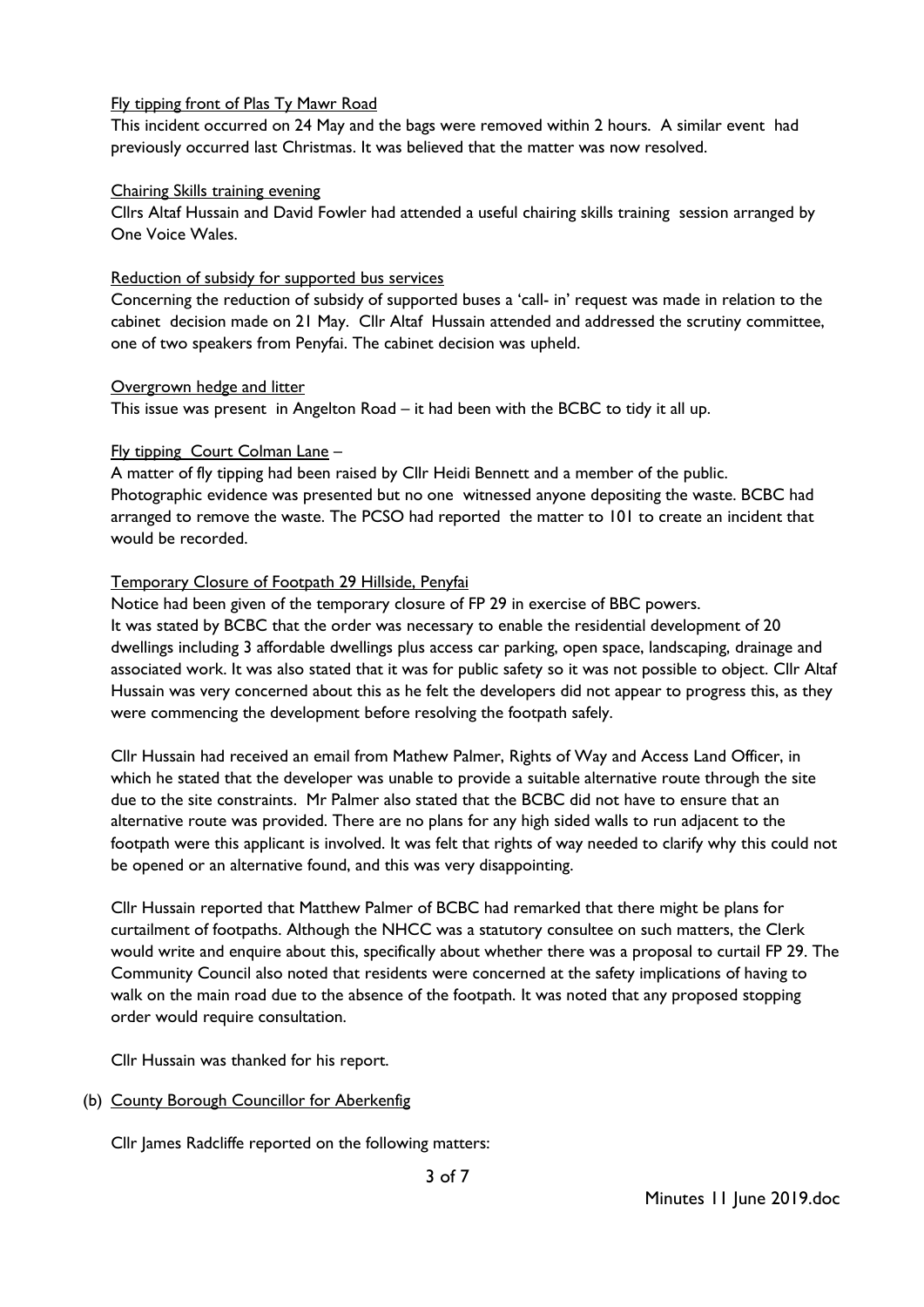# Biomass and TACA

Cllr Radcliffe referred to a request from Morgan Credit Energy Wales to use refuse derived fuel that would otherwise go to landfill to generate electricity. He confirmed that the Community Association was concerned about the potential for further increases in traffic on the A 4063, and other environmental impact. He had also been advised by Mrs Evans that Tondu Play park at Pentrefelin was not adopted and still maintained by Llanmoor developments.

#### Active Travel

Cllr Radcliffe intended putting in a bid to get funding from a Welsh Government initiative for active travel. In order to provide evidence for this bid he planned to design a survey over the summer. Cllr Altaf Hussain supported the active travel survey and offered to help in any way he could. Cllr Meryl Wilkins asked for the need for better cycle paths at Tynygarn to be taken into account.

Cllr Derrick Baker again reported on the Japanese knotweed infestation behind the library car park. He confirmed it was BCBC land, as they had bought the land from his family some years ago. Cllr James Radcliffe would ask the BCBC to restore the land as a matter of urgency.

Cllr Baker was also concerned that no grass cutting had been done this season at the library grassed area.

Cllr Radcliffe was thanked for his report.

#### 9. Update from Maintenance Committee

Cllr Alex Marshall reported on behalf of the Maintenance Committee on the following issues. An emergency clear up of a fallen tree had been carried out at a cost of £180. The Council endorsed this action and would await the invoice from Matt Scott Landscapes.

The Council also requested the Maintenance Committee to continue to look at and make recommendations for future ongoing maintenance of the woodlands. A report would be brought with recommendations to a future meeting.

The Arborist had not attended on site yet, but had promised to attend at a later date.

Concerning spraying of weeds at a location such as the Square, it was reported that advice from the BCBC was that work ought not to be done by a Councillor on behalf of the Council. However, an individual, whoever they were, could carry out activities such as litter tidying or weeding.

The report of the Maintenance Committee was received and adopted.

#### 10. Active 4 Life Scheme Update

The Clerk reported that Mr Andrew Thomas of BCBC had tried, on behalf of the Community Council to secure the use of Penyfai School for an Active 4 Life Scheme this school holidays. This had not proved possible.

The Council was asked if it wished to, if this was possible, take up the option of the last few years, to provide the scheme in the Len Evans Centre, Aberkenfig.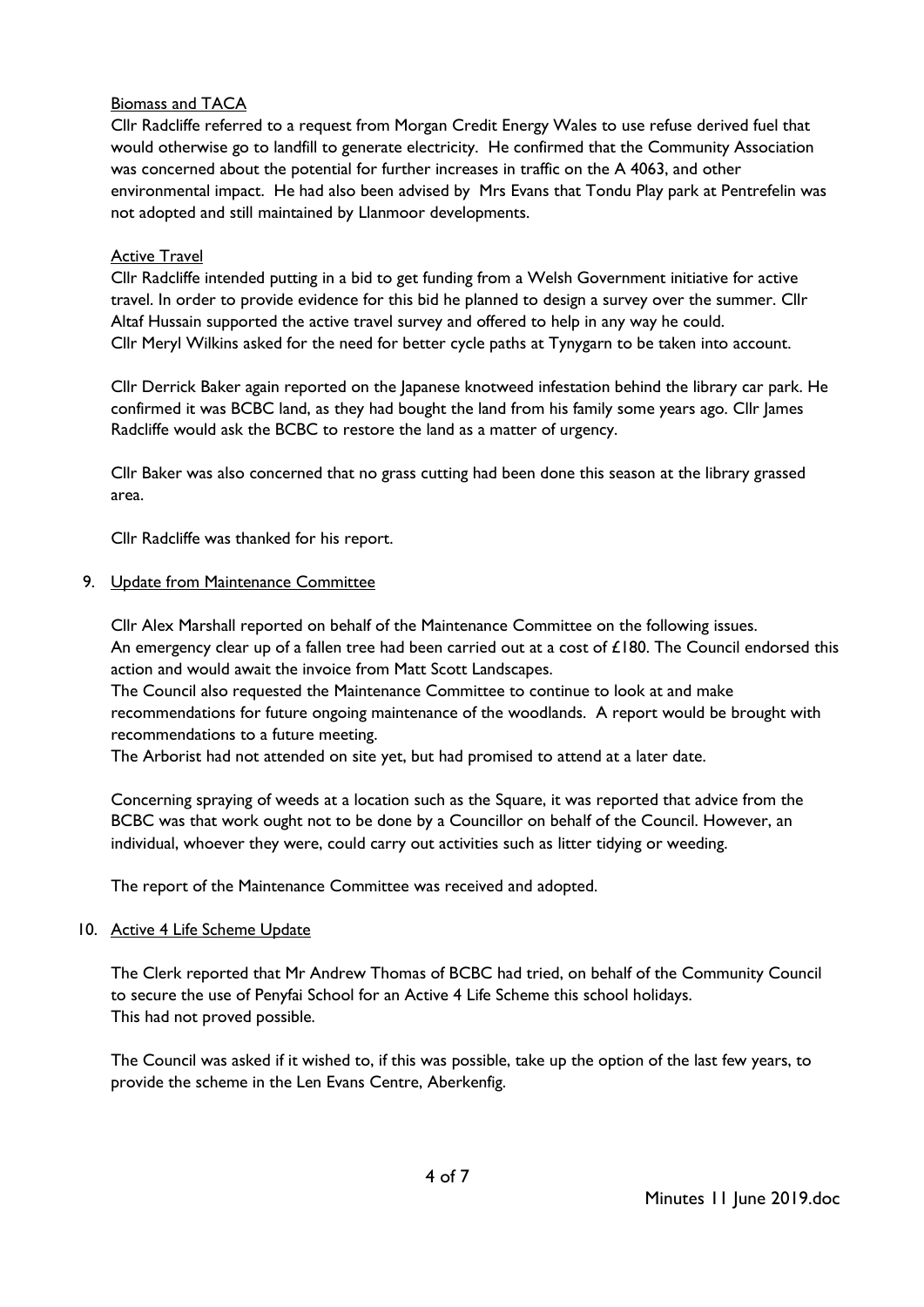It was noted that there were no safe routes from Penyfai to Aberkenfig, which was the reason for many complaints from parents in the last two years, and the Scout Hall already ran a scheme themselves. Therefore the intended option to provide a scheme for Penyfai was not available. It was suggested that it may be an option to approach the Aberkenfig Girls and Boys Cub, even at this late stage.

A vote was taken on a proposal by Cllr Heidi Bennett to approach the Committee of the Girls and Boys Club on this occasion and offer a grant of up to  $£2,000$  for this purpose. The proposal was not passed, by six votes against, three votes for. Cllr Bennett asked for her vote in favour to be recorded, and the other two councillors, Ann John and Meryl Wilkins.

# 11. Casual Vacancy in the Aberkenfig Ward – steps to take

The BCBC Electoral office had advised that no request had been received for an election following the resignation from the Council of former Cllr Darryl Hall. The Clerk had used the recommended form of words to advertise on the website and on the notice boards to be displayed with a closing date of 2 July. All members of the community were welcome to apply in order to recruit a Councillor to reflect the communities of Aberkenfig and Penyfai. It was intended, subject to sufficient applicants, to consider applications at the Council meeting on Tuesday 9 July.

# 12. Aberkenfig Welfare Hall Association

It was reported that the Welfare Association had applied for lottery funding to improve the Welfare Hall, and was consulting widely on how to move forward. The Council noted that their trustees were best placed to proceed on this.

#### 13. Correspondence

The notes circulated on the incoming correspondence were taken as read by the Council, the correspondence was as follows:

# 1. Gareth M Jenkins Clos Smyrna, Penyfai

Detailed letter to Cllr Gary Thomas and others about concerns about public safety and closure of a right of way related to planning application P/17/1073 FUL land off All Saints' Way Penyfai.

The letter alleged that the situation was serious for the residents and it was noted that Cllr Altaf Hussain had taken up the residents concerns.

2. Maesteg Town Council

Date for Civic Service Sunday 21 July at Duffryn Chapel Caerau, at 2.30 p.m. Cllr Altaf Hussain to attend as Deputy Chair.

# 3. Andrew Thomas BCBC Group Manager Sport and Physical Activity

Reporting that he had not received a response to his email correspondence from Mr Street, following his approach regarding use of Penyfai School for the Active 4 Life Scheme. See item above.

4. Cllr Heidi Bennett

Report on meeting with the Health and Safety Executive Inspector re concerns about the site at the land off All Saints' Way. Feedback from HSE anticipated in due course.

# 5. BCBC Electoral Services

Guidance note for dealing with Casual Vacancies for Town & Community Councils. After no election request the task is to place a notice of vacancy. See item above.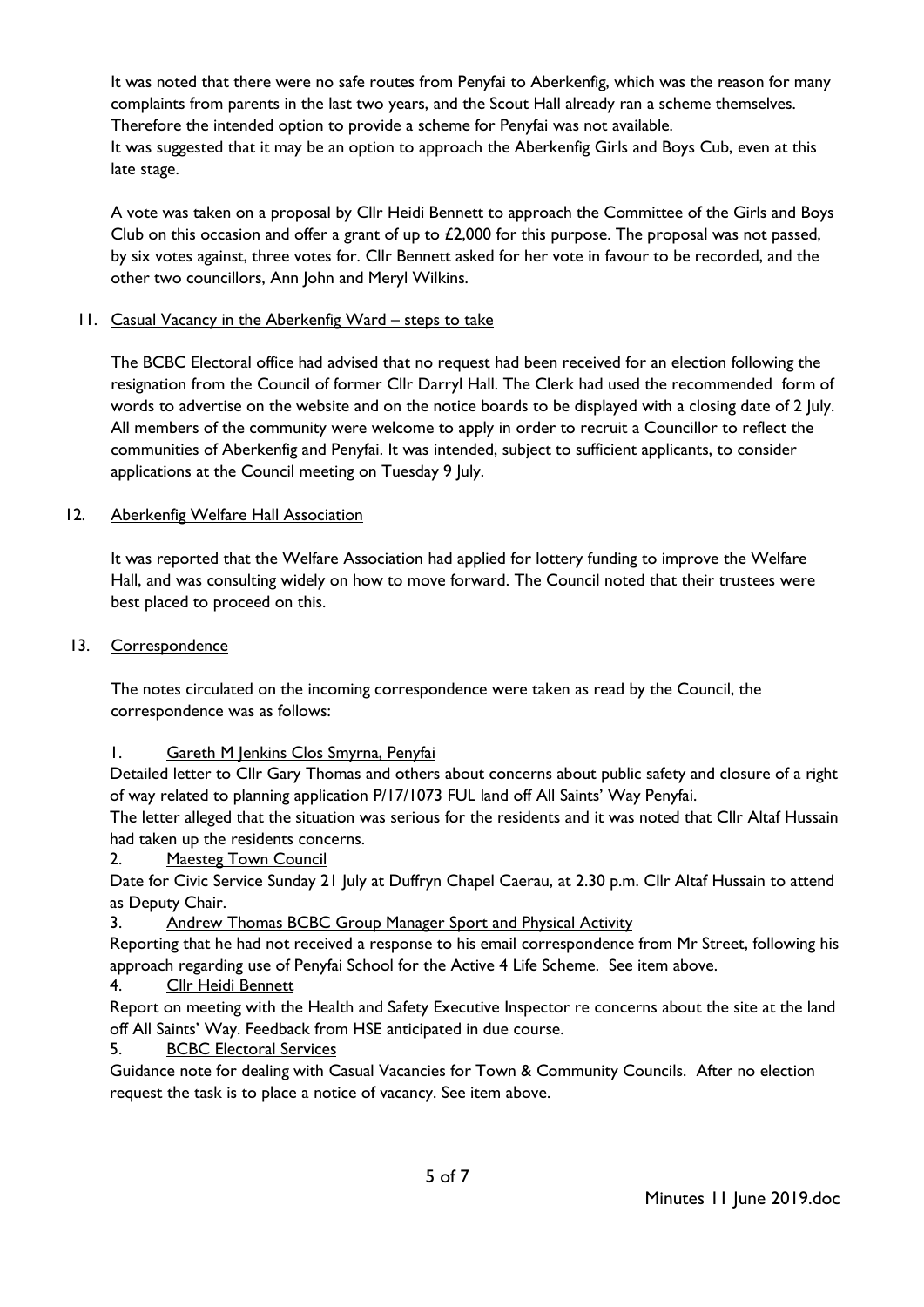6. Robin Gibbs Penyfai Village Community Association

A meeting has been arranged on Tuesday 16 July between 6.30 and 8.30. All members of the NHCC are invited to share the meeting to work together to seek to prevent development on the Pheasant Field in Penyfai. See item above

7. Office of the Future Generations Commissioner

Launch of national conversation 'Our Future Wales' between 6 June and 1 November. Visit their website to see 'Our Future Wales' resources.

8. Boverton Nurseries

Invoice for the half units of plants for the hanging baskets. £1,920.60. Authorised to be paid. 9. One Voice Wales

Invoices totalling £140 for three Councillors on training courses. Authorised to be paid.

# 14. Planning Committee Report

The Council noted the following planning applications had been notified to the council since the last meeting. There were no objections.

P/19/300/FUL Tregwyeth West Court Colman, Penyfai P/19/303/FUL Long Acre, Old Coachman's Lane, Court Colman, Penyfai P/19/306/FUL White Lodge, 8 Parkfields, Penyfai P/19/322/FUL Land at Penylan Farm, Aberkenfig

It was reported that an application for another café may be made in Aberkenfig. There was no application notified at present.

# 15. Other Reports from Councillors

Cllr Meryl Wilkins was concerned about the grass area in front of Protheroe Avenue, as she feared it might be at risk from development. It was reported that it was not a candidate site in the LDP, so this was unlikely at present. It was also noted that the entire former housing stock had been transferred to Valleys to Coast when the transfer was made.

Cllr David Fowler reported that the litter bins in Pentrefelin were often overflowing, and may be too small for purpose. Cllr James Radcliffe would take this up on his behalf.

# 16. Finances

# (a) Accounts for payment

The following accounts would be paid:

| Clerk (quarterly salary)             | 1,375.06 | (201669) |
|--------------------------------------|----------|----------|
| HMRC (tax)                           | 343.60   | (201670) |
| Clerk (Reimbursements)               | 239.10   | (201671) |
| Boverton Nurseries (hanging baskets) | 1,920.60 | (201672) |
| One Voice Wales (training AH, DF)    | 80.00    | (201673) |
| One Voice Wales (training HB)        | 40.00    | (201674) |
| Mrs A Hordley (Internal Auditor fee) | 150.00   | (201675) |